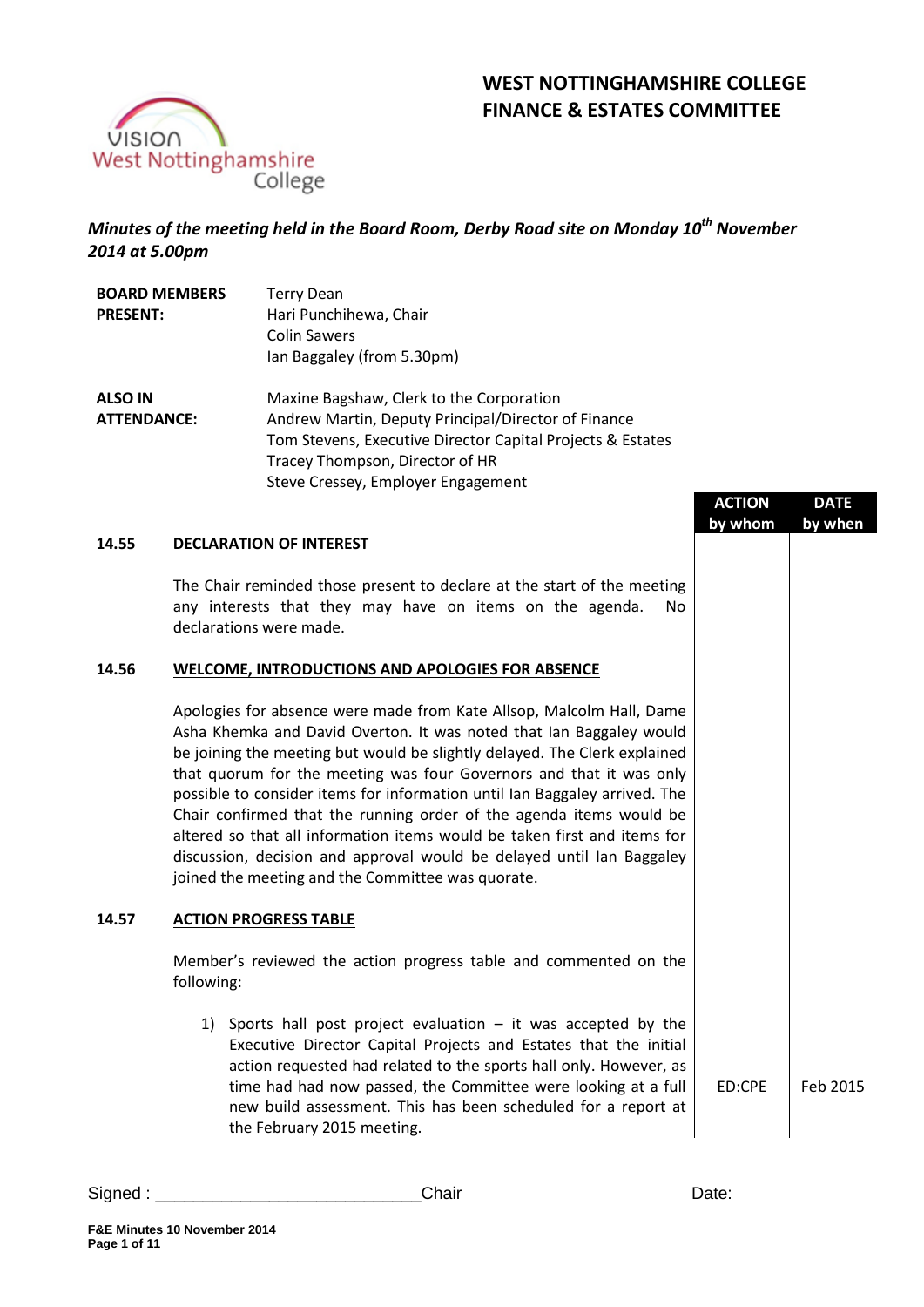|       | Condition surveys - this is on the agenda.<br>2)<br>Item 5 - Boardroom clock this has been obtained but has not yet<br>3)<br>been installed.<br>Item 6 - Committee Terms of Reference - Andrew Martin<br>4)<br>confirmed that this was something that he and Dame Asha<br>Khemka would pull together for the next meeting.<br>Item $8$ – additional fees incurred in relation to the windows – an<br>5)<br>update on this will be given as part of the property strategy<br>update.                                                                                                                                                                                                                                                                                                                                                   | Dir Fin | Feb 2015 |
|-------|---------------------------------------------------------------------------------------------------------------------------------------------------------------------------------------------------------------------------------------------------------------------------------------------------------------------------------------------------------------------------------------------------------------------------------------------------------------------------------------------------------------------------------------------------------------------------------------------------------------------------------------------------------------------------------------------------------------------------------------------------------------------------------------------------------------------------------------|---------|----------|
|       | AGREED: to note the update provided.                                                                                                                                                                                                                                                                                                                                                                                                                                                                                                                                                                                                                                                                                                                                                                                                  |         |          |
| 14.58 | <b>EMPLOYER RESPONSIVE PROVISION - STRATEGY AND UPDATE</b>                                                                                                                                                                                                                                                                                                                                                                                                                                                                                                                                                                                                                                                                                                                                                                            |         |          |
|       | Steve Cressey in the absence of Sacha McCarthy introduced this item and<br>indicated that the team have had a challenge in the first quarter<br>regarding financial reporting and allocations; however during this period<br>the team had met with all partners to ensure that they have stayed on<br>profile. Some funding in response to performance has been moved to the<br>ALR budget. He confirmed that the College was not looking to bring any<br>significant new partners on to the College's books for this period but that<br>this is being reviewed for the future.                                                                                                                                                                                                                                                       |         |          |
|       | He confirmed that the team have been able to close out the SPS position<br>(who went in to administration). He explained that the College had taken<br>responsibility for all of their learners. There was initially a challenge<br>regarding the data available and there was some real difficulty in<br>indentifying where learners are on programme. As a consequence, the<br>College has had to withdraw a significant number of learners which has<br>had financial implications. He explained that the contractual position with<br>SPS was not unusual and in fact the SFA's direct contract with SPS was<br>worse, it being the case that the College was able to show a stronger<br>management position when compared with SFA's own controls and<br>paperwork.                                                              |         |          |
|       | The financial impact for the College is that we have been paid for activity<br>that was not delivered. This situation makes it clear that robust tracking<br>with partners is critical. It was confirmed that Smart Assessor will do this.                                                                                                                                                                                                                                                                                                                                                                                                                                                                                                                                                                                            |         |          |
|       | All Committee members' agreed that it was very disappointing that such<br>a situation arose with a partner. It was acknowledged by all that dealing<br>with such an issue creates a massive amount of paperwork for the team<br>to try and address. The system in place should ensure that partners are<br>paid as the learner evidences progress. The Committee indicated that<br>they, and the management team, need to be reassured that robust<br>tracking is in place to make sure payments do not get ahead of progress.<br>The Director of Finance confirmed that partner use of Smart Assessor is<br>now included within all contracts as a requirement. This, together with<br>other checks and balances including an update to the CRM system gives<br>much more robust controls. Members' attention was drawn to paragraph |         |          |
|       |                                                                                                                                                                                                                                                                                                                                                                                                                                                                                                                                                                                                                                                                                                                                                                                                                                       |         |          |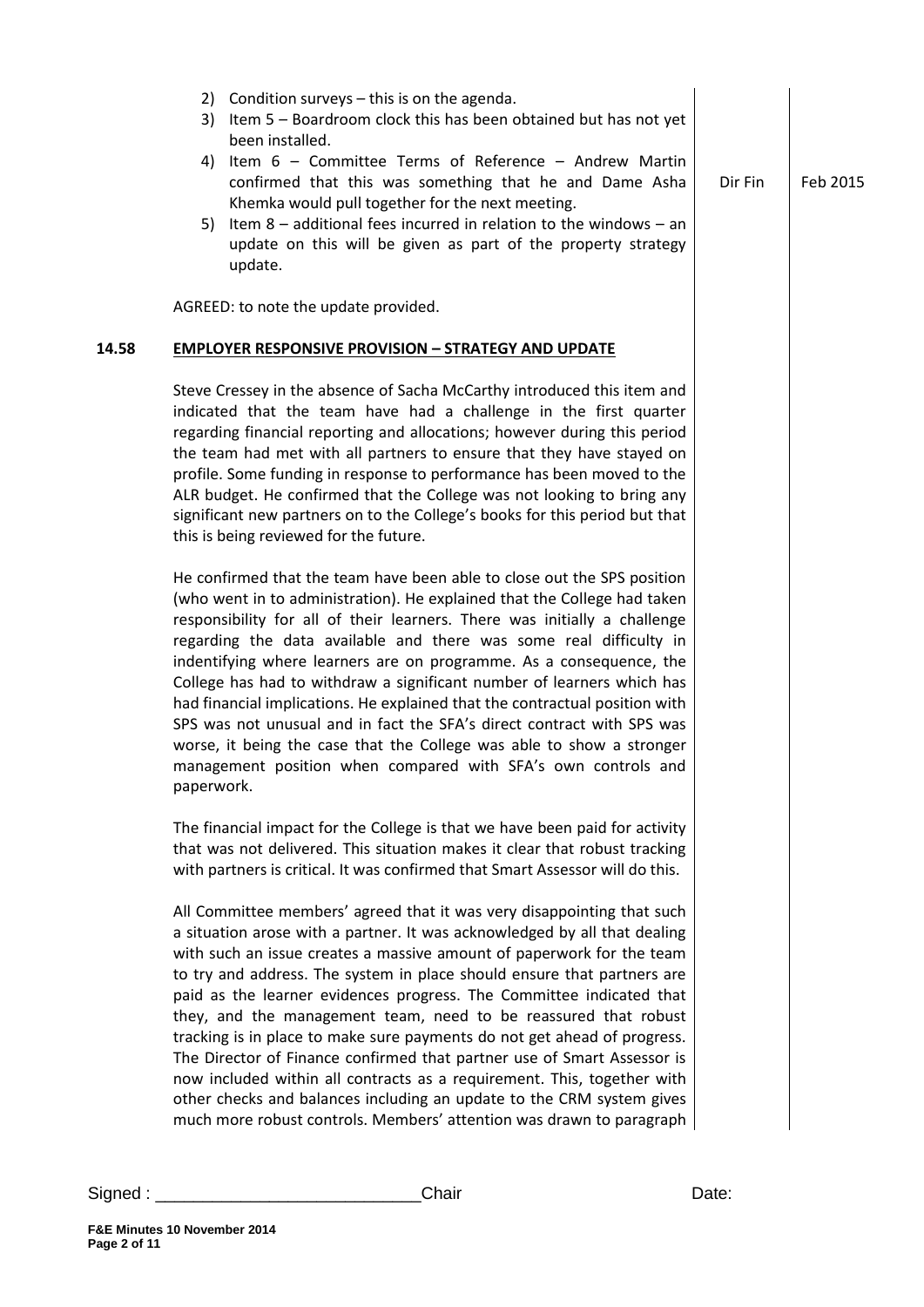|       | 7.4 which explains in detail the work undertaken in relation to the SPS<br>situation.                                                                                                                                                                                                                                                                                                                                                                                                                                                                                                                                                                                                                                                                                                                                                                                                                                                                                                                                                                                                                                                                 |                   |          |
|-------|-------------------------------------------------------------------------------------------------------------------------------------------------------------------------------------------------------------------------------------------------------------------------------------------------------------------------------------------------------------------------------------------------------------------------------------------------------------------------------------------------------------------------------------------------------------------------------------------------------------------------------------------------------------------------------------------------------------------------------------------------------------------------------------------------------------------------------------------------------------------------------------------------------------------------------------------------------------------------------------------------------------------------------------------------------------------------------------------------------------------------------------------------------|-------------------|----------|
|       | Members' were advised that the 14/15 allocation for ALR within partner<br>contracts does have an over commitment against what can be delivered.<br>As a consequence contracts will need to be reviewed and varied. It was<br>acknowledged by all that there must not be over delivery as the College<br>will not be paid for this.                                                                                                                                                                                                                                                                                                                                                                                                                                                                                                                                                                                                                                                                                                                                                                                                                    |                   |          |
|       | Members' attention was drawn to section 7.2 of the report which<br>explains the traineeship funding rules and the implications for partners.<br>Steve Cressey indicated that the rule seems to be at odds with<br>Government Policy and priorities. If the rules were more flexible then this<br>would have given the College the ability to bid for growth.                                                                                                                                                                                                                                                                                                                                                                                                                                                                                                                                                                                                                                                                                                                                                                                          |                   |          |
|       | Members' reviewed the schedule of partner commitment proposals for<br>14/15 and all agreed that this needs to be provided in a larger format so<br>that the data presented can be read more easily.                                                                                                                                                                                                                                                                                                                                                                                                                                                                                                                                                                                                                                                                                                                                                                                                                                                                                                                                                   | Sacha<br>McCarthy | Feb 2015 |
|       | AGREED: to note the update provided.                                                                                                                                                                                                                                                                                                                                                                                                                                                                                                                                                                                                                                                                                                                                                                                                                                                                                                                                                                                                                                                                                                                  |                   |          |
| 14.59 | <b>HR REPORT - KEY SUMMARY</b>                                                                                                                                                                                                                                                                                                                                                                                                                                                                                                                                                                                                                                                                                                                                                                                                                                                                                                                                                                                                                                                                                                                        |                   |          |
|       | The Director of HR introduced this item and confirmed that her initial<br>report was presented so as to obtain a feel for what should be covered as<br>part of the HR section of Committee discussions. She explained that as<br>staff costs are the single highest cost to the College then there needs to<br>be a corporate strategy in place to give this direction. A number of items<br>were specifically brought to members' attention.                                                                                                                                                                                                                                                                                                                                                                                                                                                                                                                                                                                                                                                                                                         |                   |          |
|       | The team are currently building a corporate strategy which will<br>$\bullet$<br>ensure a legacy of outstanding education and training which will<br>empower and sustain the local communities.<br>To make the corporate strategy happen differing strands are<br>needed of which people are key.<br>People strand - currently concluding the evaluation of 2013/14<br>$\bullet$<br>People Report. From this a three year strategy will be developed<br>with a one year operating plan. The intention is to use this as a<br>driver from the corporate plan to update the People Strategy.<br>Future challenges that will be included and addressed in the<br>٠<br>People Strategy are;<br>a) Skills profile needed from our people<br>b) Finding outstanding people and rising stars<br>c) The cost of providing the people the College will need $-$ in<br>terms of their remuneration and making succession planning<br>a reality<br>d) Continue to make progress on existing priorities i.e. E-<br>engagement - wellbeing and performance.<br>The role of this Committee;<br>٠<br>a) Providing strategic guidance and feedback based on collective |                   |          |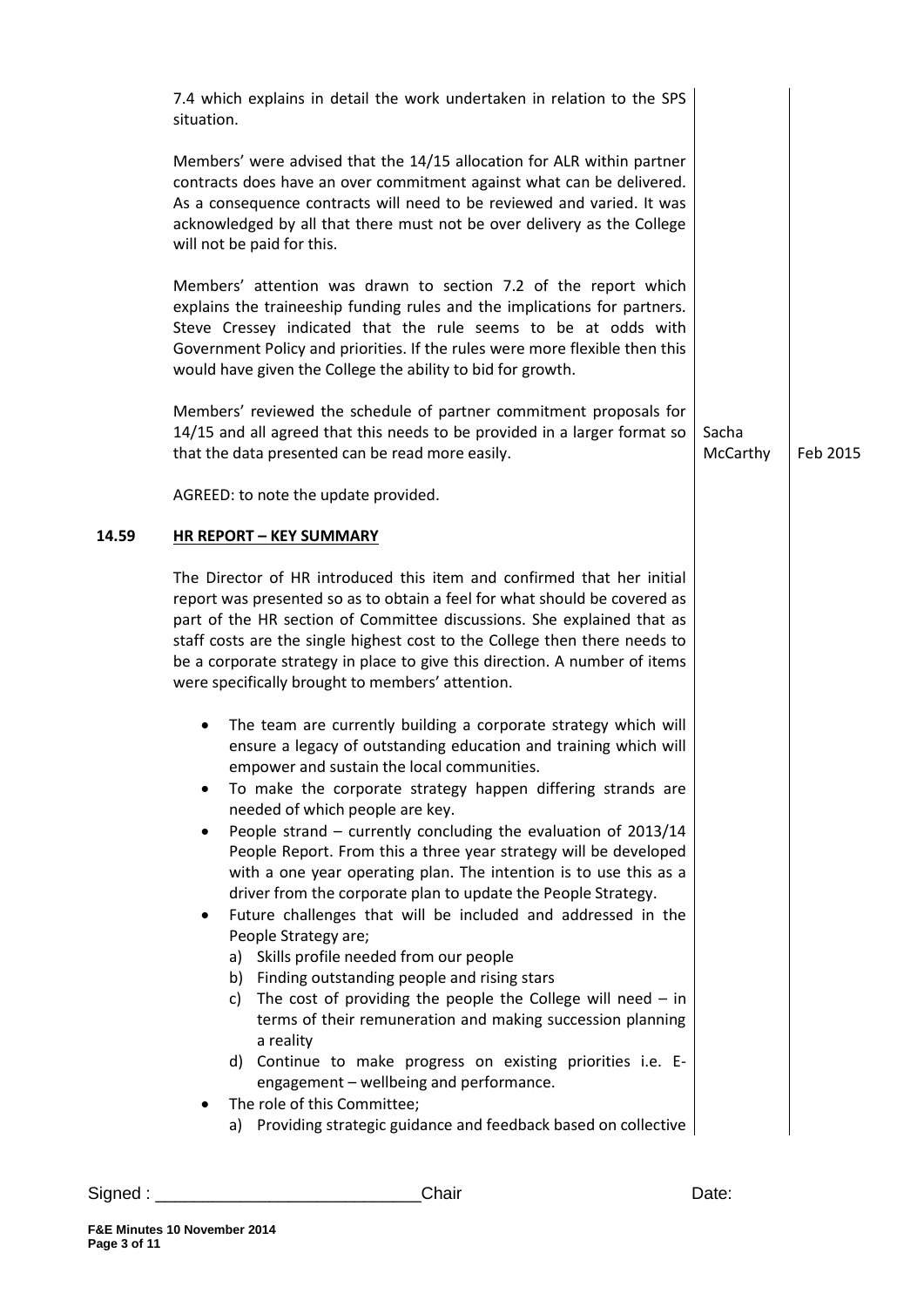|       | expertise<br>b) Use the meetings to monitor and approve progress in relation<br>to the work identified<br>c) Use the Committee as the framework to be able to seek<br>approval for change from the Corporation Board.                                                                                                                                                                                                                                                                                                                                                                                                                                                                                                                                                                                                                                                                          |       |                  |
|-------|------------------------------------------------------------------------------------------------------------------------------------------------------------------------------------------------------------------------------------------------------------------------------------------------------------------------------------------------------------------------------------------------------------------------------------------------------------------------------------------------------------------------------------------------------------------------------------------------------------------------------------------------------------------------------------------------------------------------------------------------------------------------------------------------------------------------------------------------------------------------------------------------|-------|------------------|
|       | Next steps<br>٠<br>a) People Report 2013/14 to Corporation Board on $4th$<br>December 2014<br>b) Draft People Strategy to Finance & Estates Committee 24 <sup>th</sup><br>February 2015<br>c) People Strategy to Corporation Board $12th$ March 2015<br>d) Selection and approval of options to address future<br>challenges Finance and Estates Committee 12 <sup>th</sup> May 2015 and<br>for the main Board approval business strategy residential 19 <sup>th</sup><br>June 2015.<br>In general discussion it was acknowledged that there are a number of                                                                                                                                                                                                                                                                                                                                   |       |                  |
|       | items to be reviewed; these include staff ratios, percentages, and nursery<br>costs. All agreed that the College needed as much flexibility as possible.<br>A recent example of this was the TUPE of staff to BKSB, this should in<br>future give greater flexibility regarding contractual arrangements. The<br>Director of HR gave assurance that the team are clear that there are a<br>number of things that have to be looked at and addressed, for example<br>the impact of online delivery requirements. She confirmed that there are<br>known future challenges and changes. The Committee accepted that<br>going forward the College will need different types of people to support<br>delivery and this may lead to the offering of different contracts. It was<br>agreed that any decisions made in relation to staffing also need to sit<br>alongside the space and IT strategies. |       |                  |
|       | The Committee Chair indicated that it would be useful at the next<br>meeting to have a framework work plan presented which sets out the<br>critical times in the year that things need to be approved e.g. HR, Estates,<br>Finance etc. This work plan will be considered at the next meeting and<br>approved.                                                                                                                                                                                                                                                                                                                                                                                                                                                                                                                                                                                 | Clerk | February<br>2015 |
|       | AGREED: to note the update provided.                                                                                                                                                                                                                                                                                                                                                                                                                                                                                                                                                                                                                                                                                                                                                                                                                                                           |       |                  |
| 14.60 | MANAGEMENT ACCOUNTS TO 30TH SEPTEMBER 2014                                                                                                                                                                                                                                                                                                                                                                                                                                                                                                                                                                                                                                                                                                                                                                                                                                                     |       |                  |
|       | The Director of Finance introduced this item and presented the accounts<br>which are in a slightly different format. He confirmed that the format<br>would continue to develop with slight changes made in response to<br>identified improvements and direction from the Committee. He<br>confirmed that what was presented today was the first set of<br>management accounts to the end of September. Members' attention was<br>drawn to page 20 and a number of items were specifically noted:                                                                                                                                                                                                                                                                                                                                                                                               |       |                  |
|       | This is the first report of the new financial year following weak<br>$\bullet$                                                                                                                                                                                                                                                                                                                                                                                                                                                                                                                                                                                                                                                                                                                                                                                                                 |       |                  |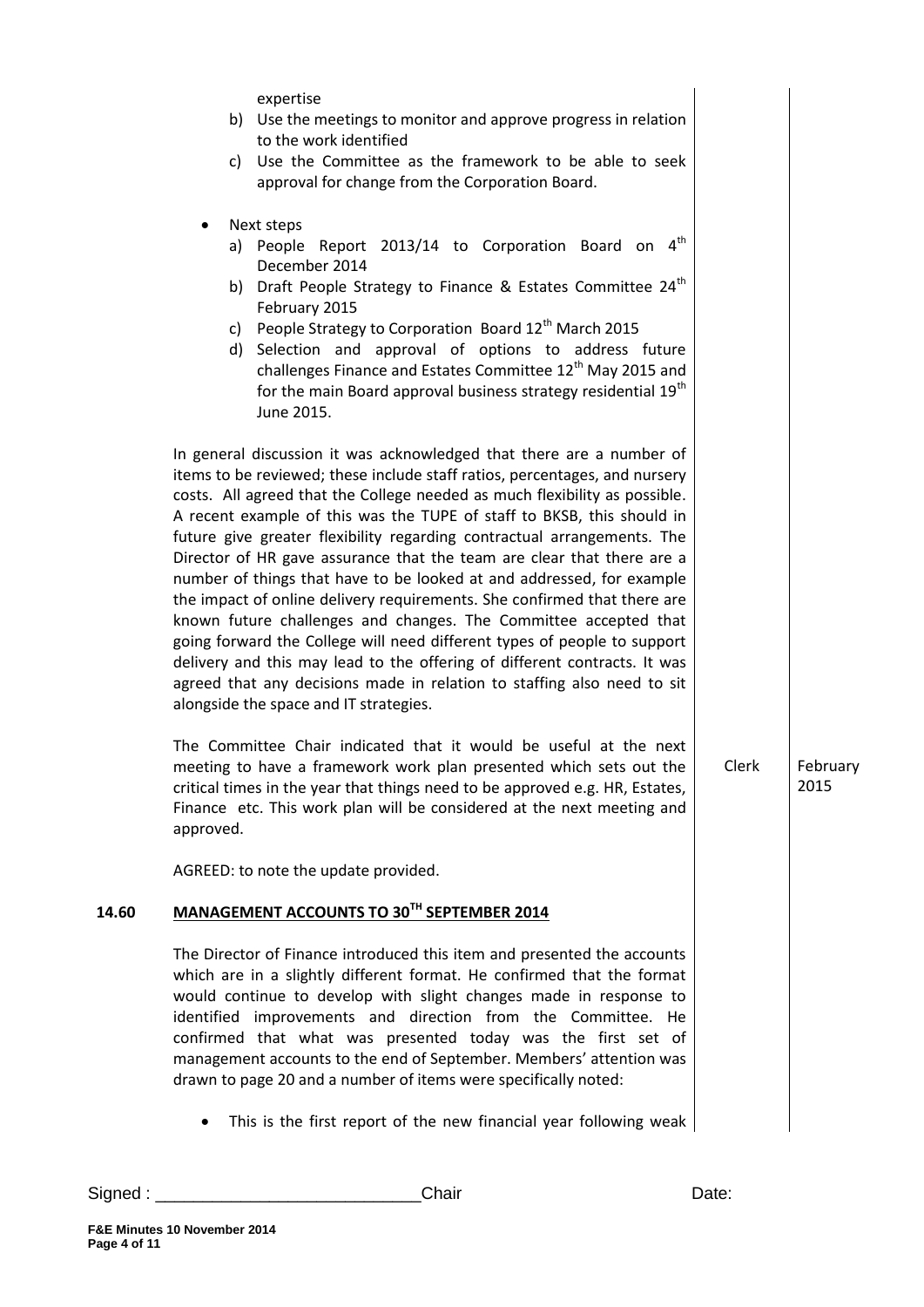financial performance reported in 13/14. The budget approved for 14/15 financial year aims to address this weakness and deliver a sustainable financial performance to support the ongoing support for investment in College facilities, whilst being sufficiently robust to meet the economic challenges within the education sector.

- For the period covering the first two months of the year to the end of September 2014 the College Group performance has delivered an overall operating surplus before interest and depreciation of £580k. After interest and depreciation the surplus remains positive at £203k and close to the budgeted result of £246k. This represents an encouraging start to the year for the Group as it aims to build reserves following the Group losses of 13/14. It was explained that at this point in the prior year the Group had recorded a loss. The team are aware of the issues and have corrected the pattern. There was however a word of caution regarding the Colleges performance, given the time of the year the team have had to estimate some income figures/values. It is believed that a prudent approach has been taken with figures and values understated.
- Across the component parts of the Group the College performance is below budget with surplus before interest and depreciation of £126k (budget £413k). A clearer picture of the actual College performance will be visible following production of the first quarter accounts at period 3.
- BKSB has made another strong start to the year with operating profits of £238k against a budget target of £201k which has been supported by significant volumes of licence renewals at the start of the financial year. Subsidiary companies have helped to get the finances back on track with BKSB and VWS recording a surplus (albeit that the VWS surplus is not a reflection of improved trading performance but rather again regarding building dilapidations.) So, overall the College is in line with expectations.
- The overall budget for VWS was to break even on property transactions for 2014/15, although the performance in exiting dilapidation commitments less than the amounts provided has been good and it is likely to deliver a number of additional gains during the financial year.
- The Group balance sheet remains impacted by the deficit from 13/14 financial year but reserves have began to rebuild following a positive overall Group performance to the end of September 2014.
- Cash levels still strong but falling.
- Working capital fairly weak but quite a lot of this relates to deferred income, so the position should improve.
- Overall the College is reasonably close to budget.

In general discussion all acknowledged that the key to an improving position is to get the College's core performance back on track.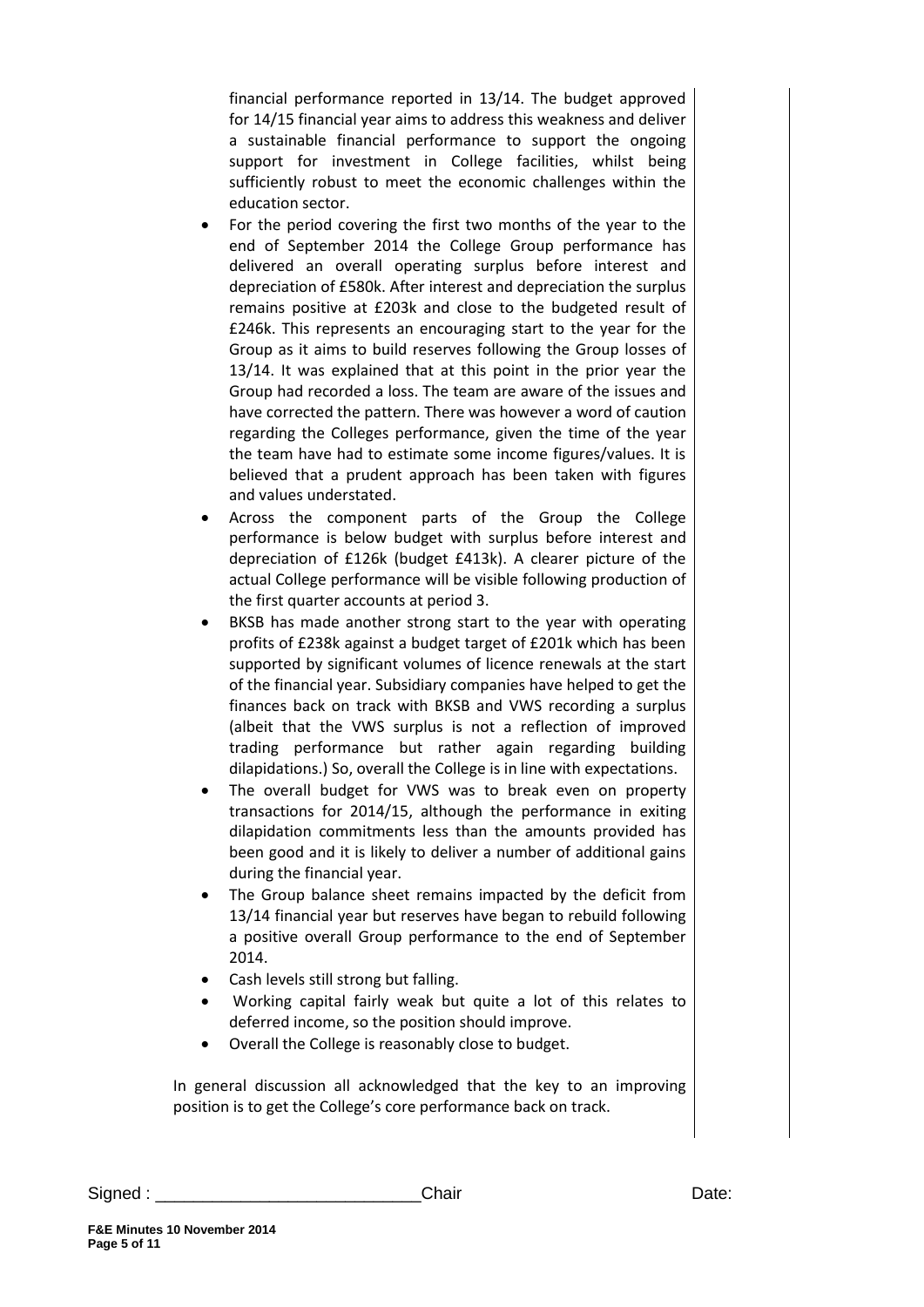Members' reviewed the management accounts in detail and discussed a number of items:

- Page  $24$  the balance sheet and commentary. This shows that accrued expenses are increasing whilst provision is going down. In addition to this the value of loans is also decreasing.
- Page 25 this provides further analysis of the College income so that the Committee and the Board can see exactly where the College is. At the current time the performance shows that the College is short in relation to ASB and adult apprenticeships. The team are currently reviewing whether it is possible to get this back on track.
- Page 26 pay costs there is an under spend.
- Page  $27 -$  this provides a non pay cost analysis and notes an under spent on partners because they are not hitting targets.
- Page 28 shows cash flow.
- Page 29 KPIs. The Director of Finance reminded the committee that key loan covenants are to be monitored. There have been some historic breaches and as a consequence it is incredibly important to improve. In relation to the covenant breaches the bank has issued a waiver letter, however this is not a situation to be repeated.

As discussed earlier in the meeting it was agreed that the College's core position and performance is something that needs to be addressed and needs to be improved. The Director of Finance indicated that the first quarter report should give a true representation of the current position.

AGREED: to note the content of the management accounts presented.

(Ian Baggaley joined the meeting at 5.30pm)

# **14.61 MINUTES OF THE MEETING HELD ON 13TH OCTOBER 2014**

Members' reviewed the content of the minutes and were happy that they were a true and accurate reflection of meeting discussions.

AGREED: to approve the minutes of the meeting held on  $13<sup>th</sup>$  October 2014.

The Executive Director Capital Projects and Estates provided an update in relation to the action required of him at page 8 (14.51). He confirmed that he did take legal advice as requested. The position is that there is no culpability regarding the construction contractors. Any culpability would be in relation to architects but because of the design and bill contract terms there is flexibility regarding interpretation. The legal advice is that culpability would entirely depend upon clarity regarding tender specifications. Advice is that pursuing the architects may cause significantly more costs in terms of legal expenses than benefits obtained. The initial view is that it would be better to use the position as leverage regarding the ongoing relationship with the architects. All agreed that the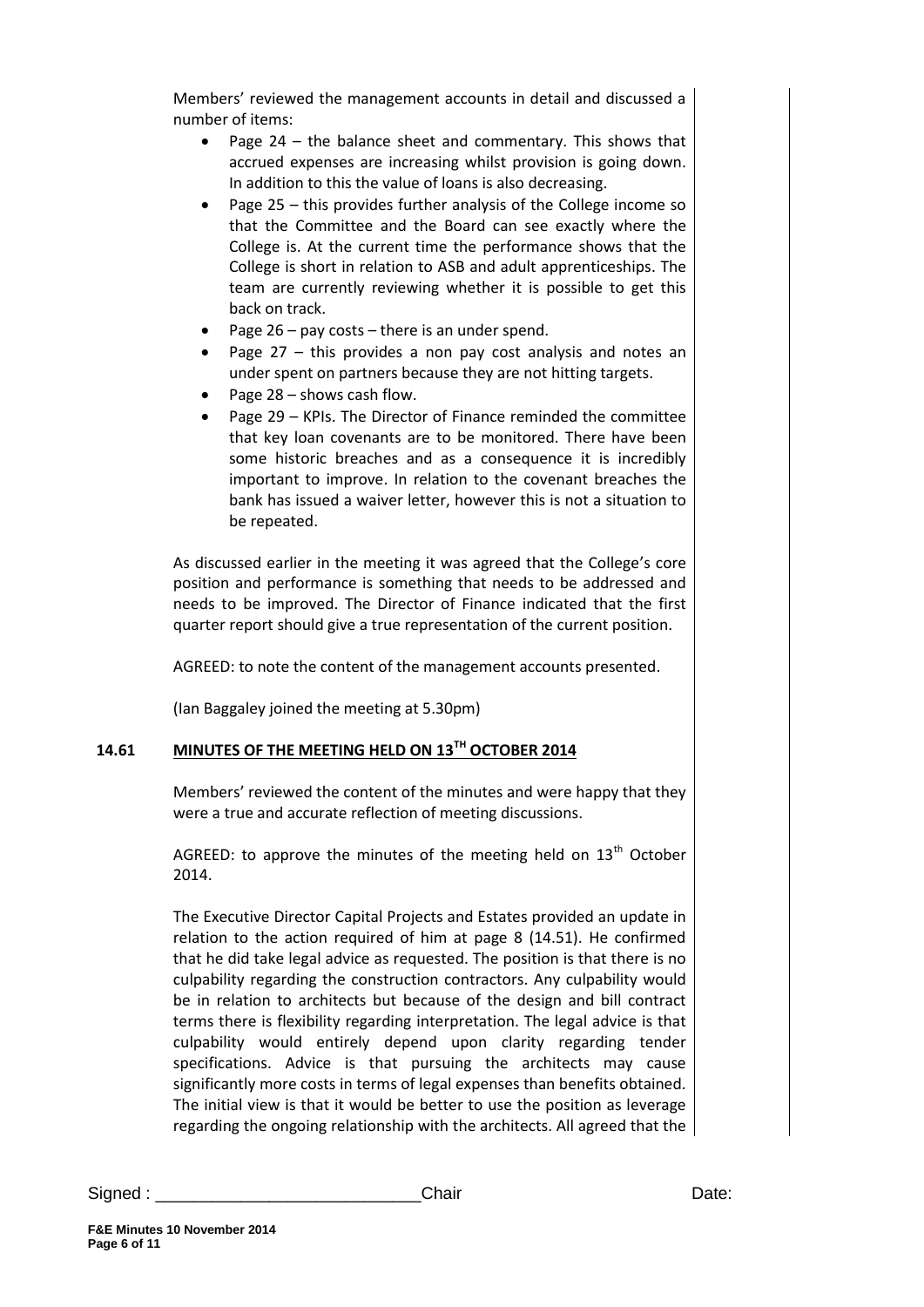mistake made was an issue of professionalism which can be discussed with the architects, with the College's position being one of concern regarding competence and a query as to why they did not pick up the issue regarding window openings.

# **14.62 2013/14 DRAFT MEMBERS REPORT AND FINANCIAL STATEMENTS**

The Director of Finance introduced this item and confirmed that the members report presented is in a usual format and follows the statement of recommended practice and utilises the template provided. In reviewing the document a number of items and changes were specifically noted:

- Page 32 the College is now required to report in relation to the public benefits statement, this is included. It was noted that the regulator is BIS.
- Page 33 34 provides a review of the operating and business plans
- Page 35 provides a summary of the financial objectives and results. Within this section it is acknowledged that the College did not meet all the bank covenants but that a covenant waiver letter has been obtained in relation to this. This position has been cleared with auditors.
- Page 36 this provides much more detail of the financial results and shows the significant impact of VWS performance on the operating position/deficit.
- Page 38 onwards summarises current and future development and performance opportunities. This includes an overview of the principle risks and challenges.
- Page 44 this summarises and notes stakeholder relationships.
- Page 46 details key professional advisors.
- Page 48 provides a list of governors and also includes a statement of governance and internal controls.
- Page 52 is the Governing Body Statement on the College's regulatory propriety and compliance with funding body terms and conditions of funding. This is a new requirement. He confirmed that a clean opinion regarding regulatory audit had been provided from external auditors and this gives the Board the assurance that it needs in this area.
- Page 56 & 57 is the auditors' statements.
- Page 60 onwards are the actual financial statements themselves. The figures should be very familiar and again it was recorded that the impact of VWS under performance is very clear.
- Page 61 this is a statement of recognised gains and losses and is prepared on a consolidated basis.
- Page 62 is the balance sheet  $-$  this shows a weakening of reserves as a consequence of the 13/14 losses.
- Page 63 shows cash flow.
- Page 64 onwards are the notes to the accounting policies. He confirmed that the detail provided follows the SORP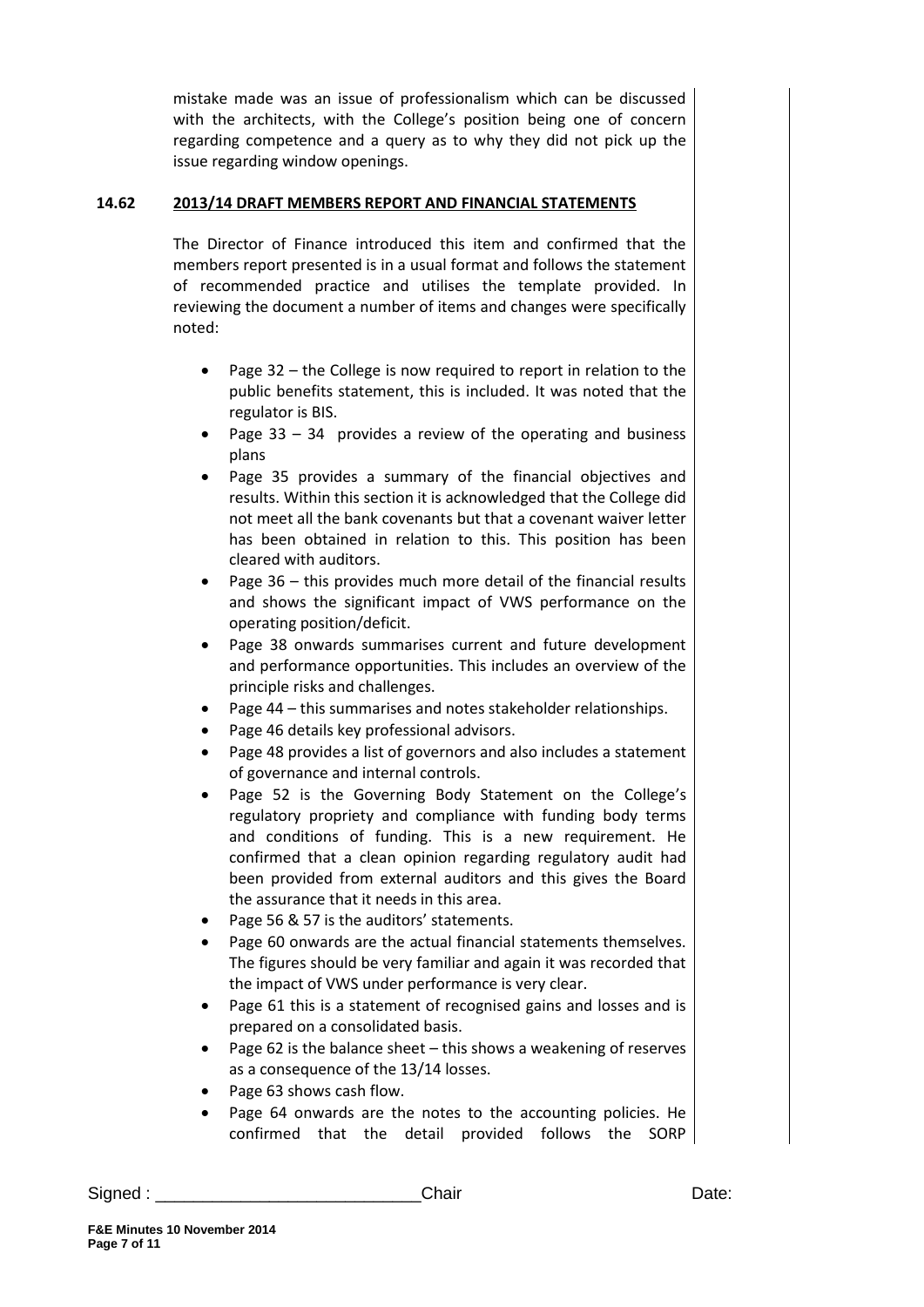requirements and includes all relevant disclosures. Members' attention was drawn specifically to note 26 which relates to pensions. He explained that because a number of staff had been TUPED directly to BKSB this caused additional work as it was required to have an explanation twice in the accounts - the first for the College and the second for the Group. It was noted that the pension deficit on the balance sheet has increased and this is a consequence of a significant swing in actuarial assessments year on year. Mortality rates are increasing and has had a big impact upon the calculation. All agreed that there was a need to regularly monitor and review the pension provision.

The Director of Finance took the opportunity to raise potential issues regarding Gift Aid and the recent case in the sector regarding illegal distribution of reserves. He confirmed that KPMG are reviewing the position and if it is found that changes are required the College may have to historically readjust payments, it was acknowledged that this is a sector wide position. He explained that if changes are required then for 13/14 it is a relatively simple position. Because of the VWS tax losses there is something to offset against the gains. He indicated that going back further than 13/14 would be at a cost and would involve changes to tax computations. He confirmed that there would be clarity on this position when the Board receives the final members report and financial statements in December 2014.

It was acknowledged that the draft members report and financial statements are subject to audit. The updated document will be presented to the Audit Committee in December and then the final report shared with the Board in December.

AGREED: to note the update provided.

### **14.63 RECONCILIATION OF FINANCIAL STATEMENTS TO JULY FINANCE REPORT**

The Director of Finance introduced this item and confirmed that his report is the usual explanation of movements as between budget forecasts and actual. He confirmed that in year the most significant change was to the midyear budget and outturn. As previously reported VWS had a significant negative impact upon the outturn for the year. Again he confirmed that this report was a draft and that the paperwork is still subject to audit. A number of items were specifically noted:

- Disbursements
- Changes to the ILR held back
- Funding audit not completed until September.

However, it was confirmed that there were no significant differences between the end of year report and the financial statements.

AGREED: to note the update provided.

Signed : \_\_\_\_\_\_\_\_\_\_\_\_\_\_\_\_\_\_\_\_\_\_\_\_\_\_\_\_Chair Date: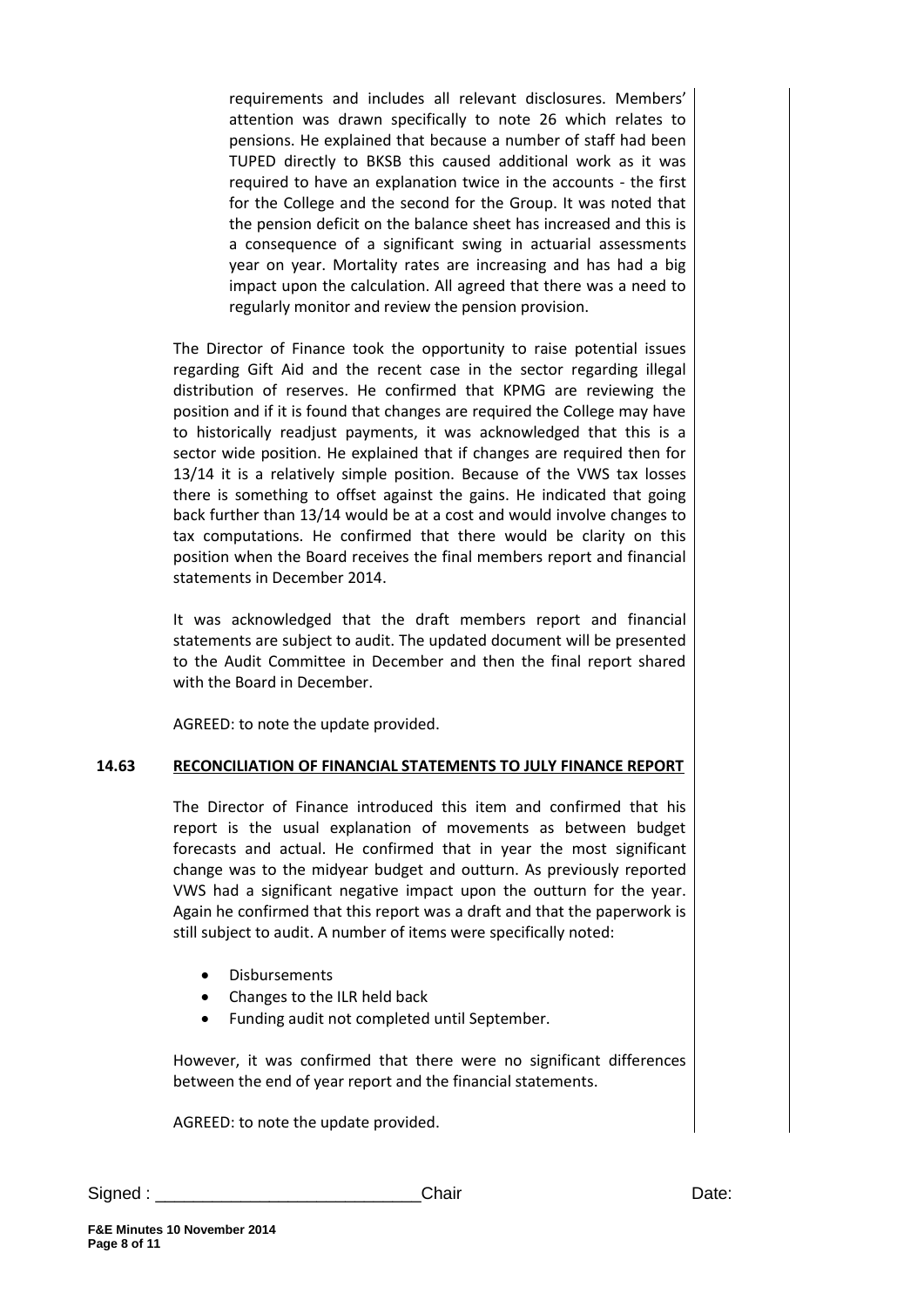#### **14.64 STUDENT UNION ANNUAL AUDITED ACCOUNTS 2013/14**

The Director of Finance presented this item and confirmed that the Student Union is not a separate company but sits within the College as a department. He confirmed that the Student Union accounts are audited as part of the College review. It was noted that the Student Union had generated a surplus for the year and that there was an under spend in relation to staffing budget. It was noted that the Student Union will not carry forward the surplus but instead the budget will be reset each year. It was confirmed that the staff costs referred to are College employees.

AGREED: to approve the Student Unions annual audited accounts for 2013/14.

#### **14.65 FINANCIAL REGULATIONS – ANNUAL REVIEW**

The Director of Finance introduced this item and drew members' attention to the key points to note. It was acknowledged that the full document was available on the Governors portal. The Director of Finance confirmed that there were no changes recommended at this time, he did however indicate that upon reflection he is of the view that the document is rather lengthy and would benefit from streamlining at some point in the future.

AGREED: to note that the College Financial Regulations have been reviewed without any recommendation for any major change.

#### **14.66 PROPERTY STRATEGY UPDATE**

The Executive Director Capital Projects and Estates introduced this item and drew a number of items to members' attention:

- 6 story tower this is now just about complete. Lights are installed and the paving work is done. Accounts in this area are as last reported.
- Financial review of J Tomlinson shows that they are now back on the credit register and have a rating of 72 which is perfectly acceptable.
- Engineering Centre this is practically complete and the accounts as previously reported.
- Credit check in relation to Wild Goose shows that their score has dropped, however this is not thought to be a high risk issue given that the works are now substantially complete.
- Improvements to the heating system are now 95% implemented.
- Studio School this has in effect been a long and torturous process. EFA attended a meeting of the Board of Governors in October. Some additional funding for plastering work and asbestos removal has been agreed. All scheduled works were completed and the school was able to operate at the beginning of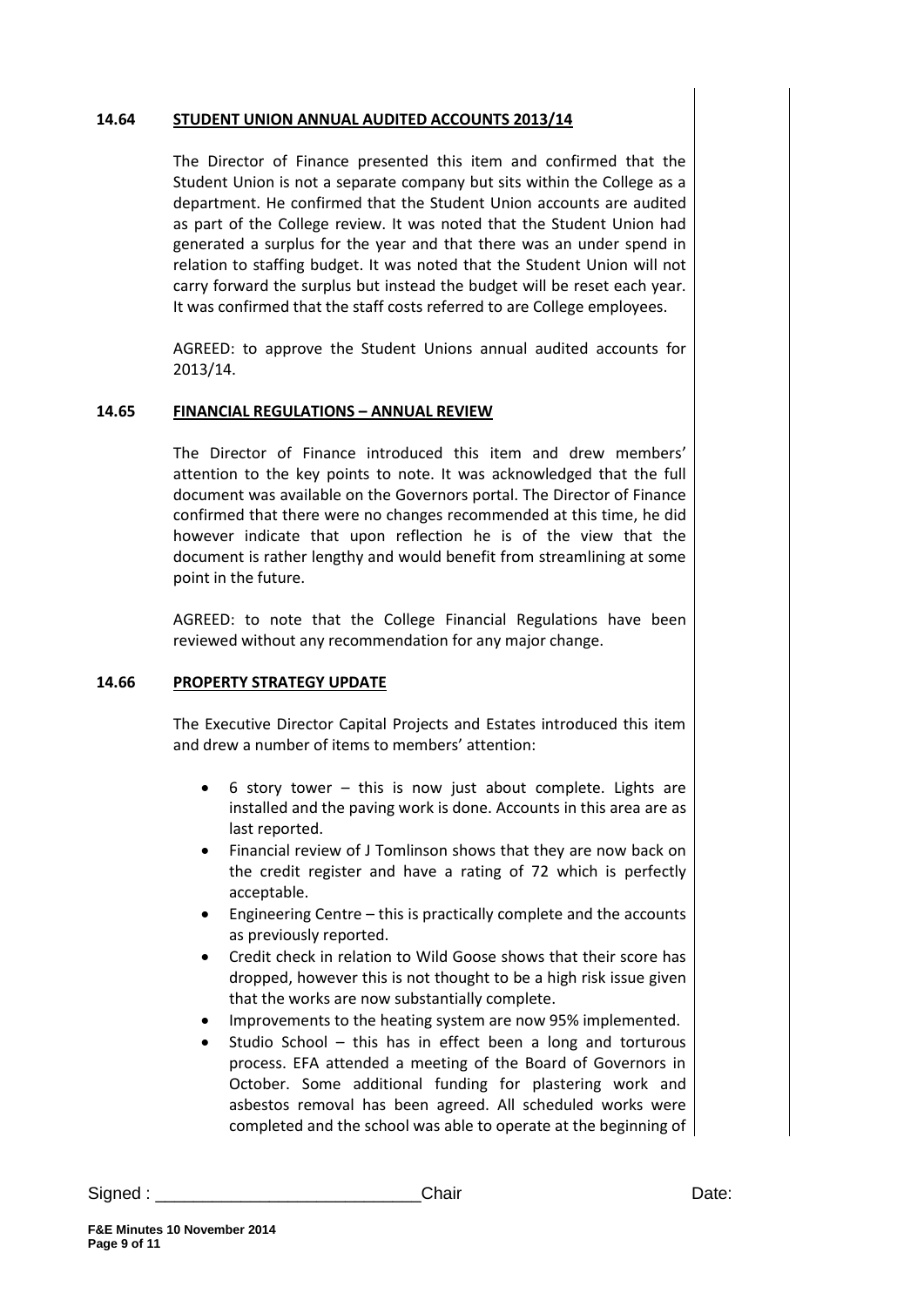half term. Formal opening is set for  $18<sup>th</sup>$  November 2014. Still some snagging to be done but substantially completed with the building handed over to the school now.

- Visual Arts more work was completed over the half term period.
- VWS the team are issuing ongoing breaks to the leases at the earliest opportunity. There are 9 properties still with VWS which will run the course of the contract until break clauses.
- Work in relation to the fire alarm has been completed
- Bay 6 sale has been completed at the level expected.
- University Centre revised proposal has been submitted and the College is still awaiting a formal response. It was noted that whilst waiting for a response there is a need to progress with design and the proposal made was to appoint a design team at a cost of £40k plus VAT. It was explained that an additional £35k would then be required to get the project to the planning application stage. The Committee acknowledged that the team would be progressing at risk at this stage but all felt that this was an acceptable risk at this stage. The Executive Director Capital Projects and Estates confirmed that the contracts proposed had followed all the necessary procurement guidelines. As a general comment the Committee indicated that they would like to see fixed fees established and agreed wherever possible. It was confirmed that all contracts have been secured on the basis of a design and build procurement route.

Members' reviewed the specific contract proposals recommended in relation to the University Centre and agreed:

- a) The appointment of IBI Taylor Young for architectural services, RIBA stage C £17,700 + VAT, RIBA stage D £17,700 +VAT.
- b) Appointment of Gleeds cost management inclusive fee of £3,950 +VAT for RIBA stage C and RIBA stage D. Plus up to four days project management support at £550 +VAT per day (two days for stage D and two days for stage C).
- c) Appointment of Curtins Ltd for civil and structural engineering services RIBA stage C £4,850 +VAT, RIBA stage D £9,700 +VAT.
- d) Appointment of Waterman for mechanical and electrical services, RIBA stage C £4,000 +VAT RIBA stage D £5,300 +VAT.
- e) Allowance of £1500 +VAT for surveys to enable RIBA stage D and C design work to progress and for planning submission.

### **14.67 COMMITTEE TERMS OF REFERENCE 2014/15**

It was agreed that this item would be deferred to the next meeting with the final document presented for approval by the Director of Finance. Director Finance February 2015

## **14.68 AOB**

There were no items of additional business.